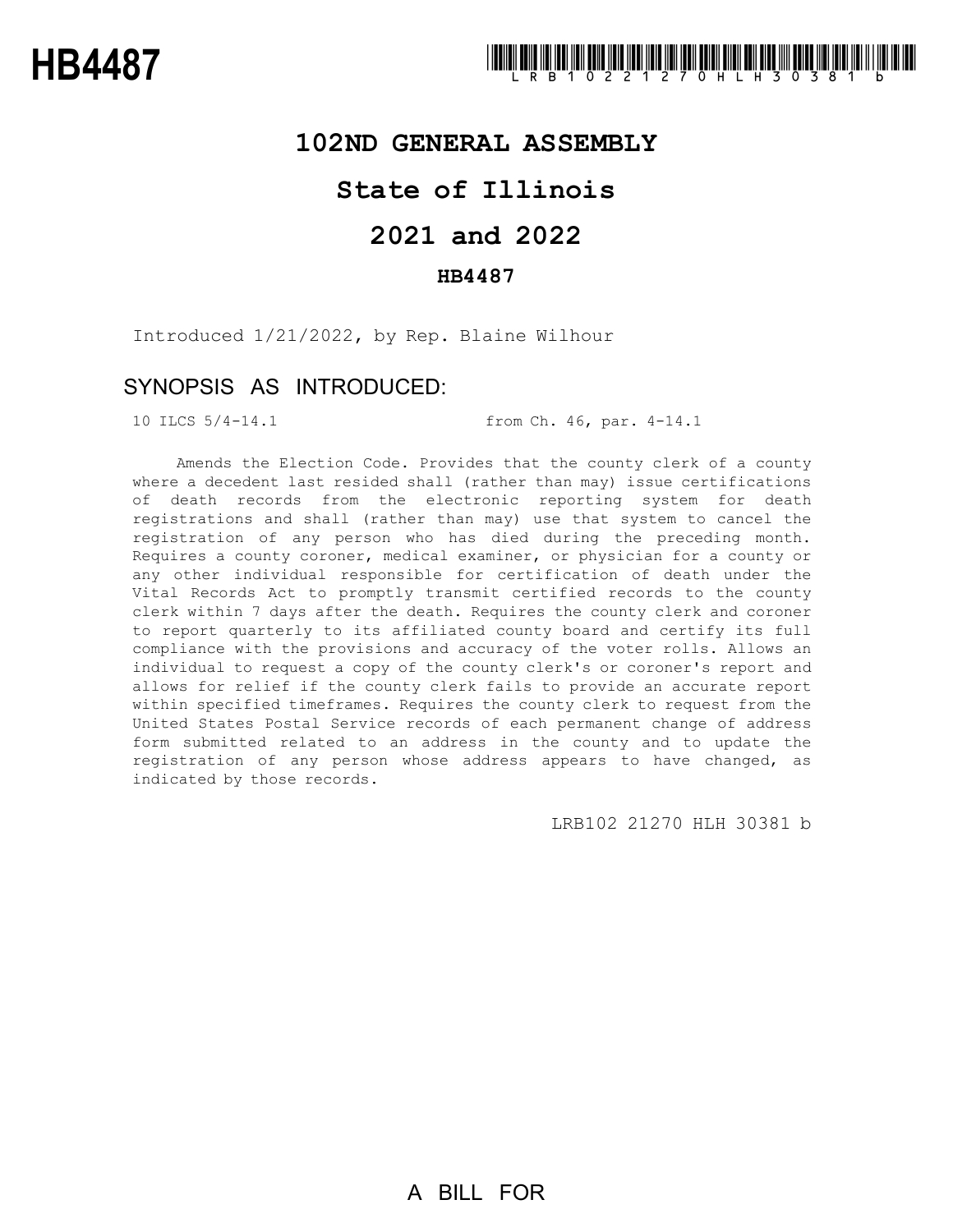1

AN ACT concerning elections.

### **Be it enacted by the People of the State of Illinois, represented in the General Assembly:** 2 3

Section 5. The Election Code is amended by changing Section 4-14.1 as follows: 4 5

(10 ILCS 5/4-14.1) (from Ch. 46, par. 4-14.1) 6

Sec. 4-14.1. Cancelation of deceased voter's registration; change of address. 7 8

(a) Upon establishment of an electronic reporting system for death registrations as provided in the Vital Records Act, the county clerk of the county where a decedent last resided, as indicated on the decedent's death certificate, shall may issue certifications of death records from that system and shall may use that system to cancel the registration of any person who has died during the preceding month. Regardless of whether or not such a system has been established, it is the duty of the county clerk to examine, monthly, the records deposited in his or her office pursuant to the Vital Records Act that relate to deaths in the county, and to cancel the registration of any person who has died during the preceding month. The county coroner, medical examiner, or physician for a county or any other individual responsible for certification of death under Section 18 of the Vital Records Act shall 9 10 11 12 13 14 15 16 17 18 19 20 21 22 23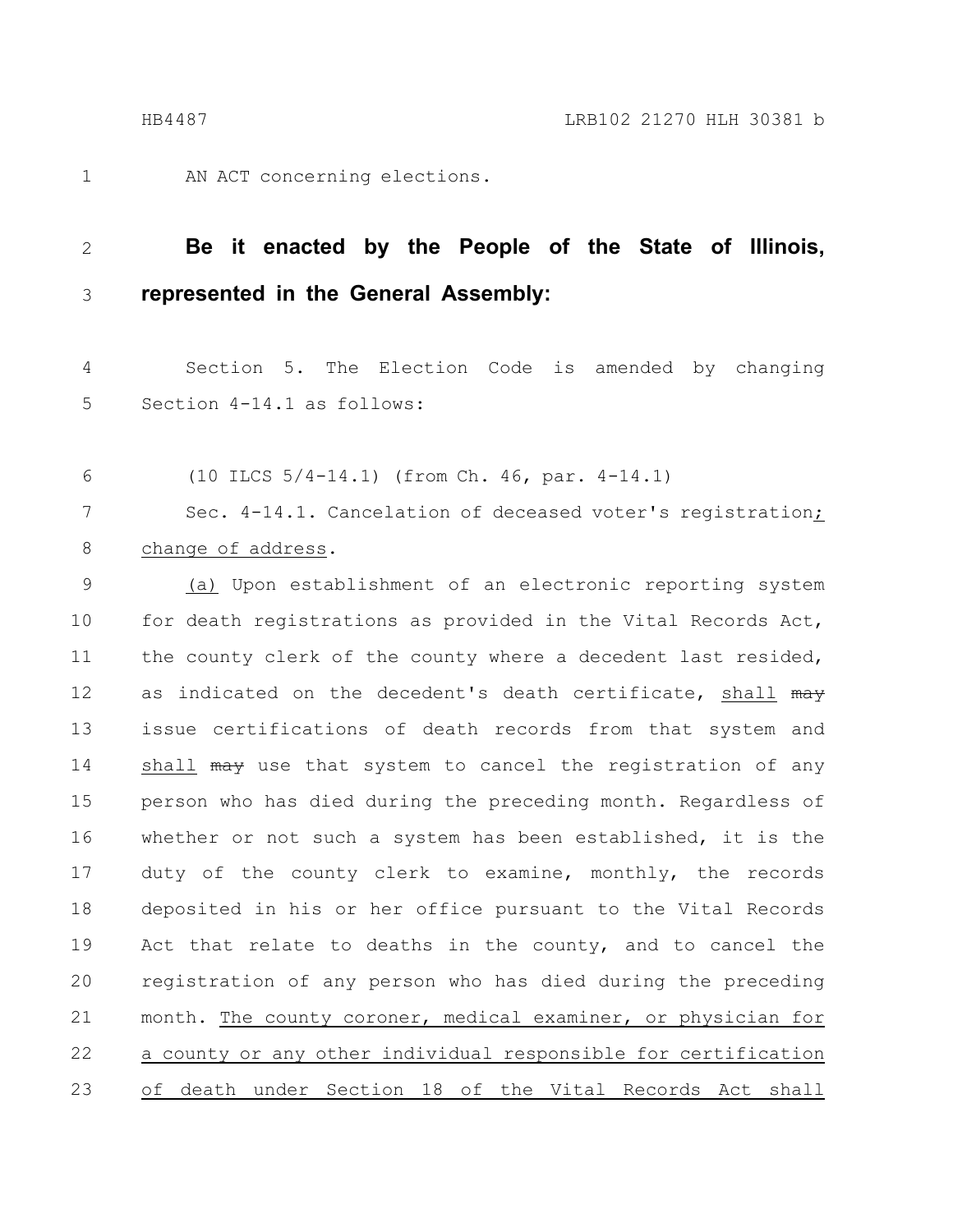| $\mathbf 1$ | promptly transmit certified records to the county clerk within  |
|-------------|-----------------------------------------------------------------|
| 2           | 7 days after the death of the decedent. The county clerk and    |
| 3           | coroner shall report quarterly to its affiliated county board   |
| 4           | and certify its full compliance with this Section and accuracy  |
| 5           | of the voter rolls. In addition, on a monthly basis, the county |
| 6           | clerk shall request from the United States Postal Service       |
| 7           | records of each permanent change of address form submitted to   |
| 8           | the Postal Service related to an address in the county and      |
| 9           | shall update the registration of any person whose address       |
| 10          | appears to have changed, as indicated by those records.         |
| 11          | (b) Any person may request a copy of the report required in     |
| 12          | subsection (a). Failure to provide an accurate report by the    |
| 13          | county clerk within 5 business days, or 48 hours if 30 days     |
| 14          | before an election, may file suit for injunction or             |

declaratory relief to enforce subsection (a) or this subsection (b). 15 16

(c) The circuit court shall have the jurisdiction to order the production of the required: (i) deposits of records; (ii) production of required reports; and (iii) compliance with subsection (a), including establishing the accuracy of the voter registration rolls. 17 18 19 20 21

(d) If a person seeking the right to receive a copy of the documents pursuant to subsection (a) or enforce the provision of subsection (a) prevails in a proceeding under this Section, the court shall award such person reasonable attorney's fees and costs. In determining what amount of attorney's fees is 22 23 24 25 26